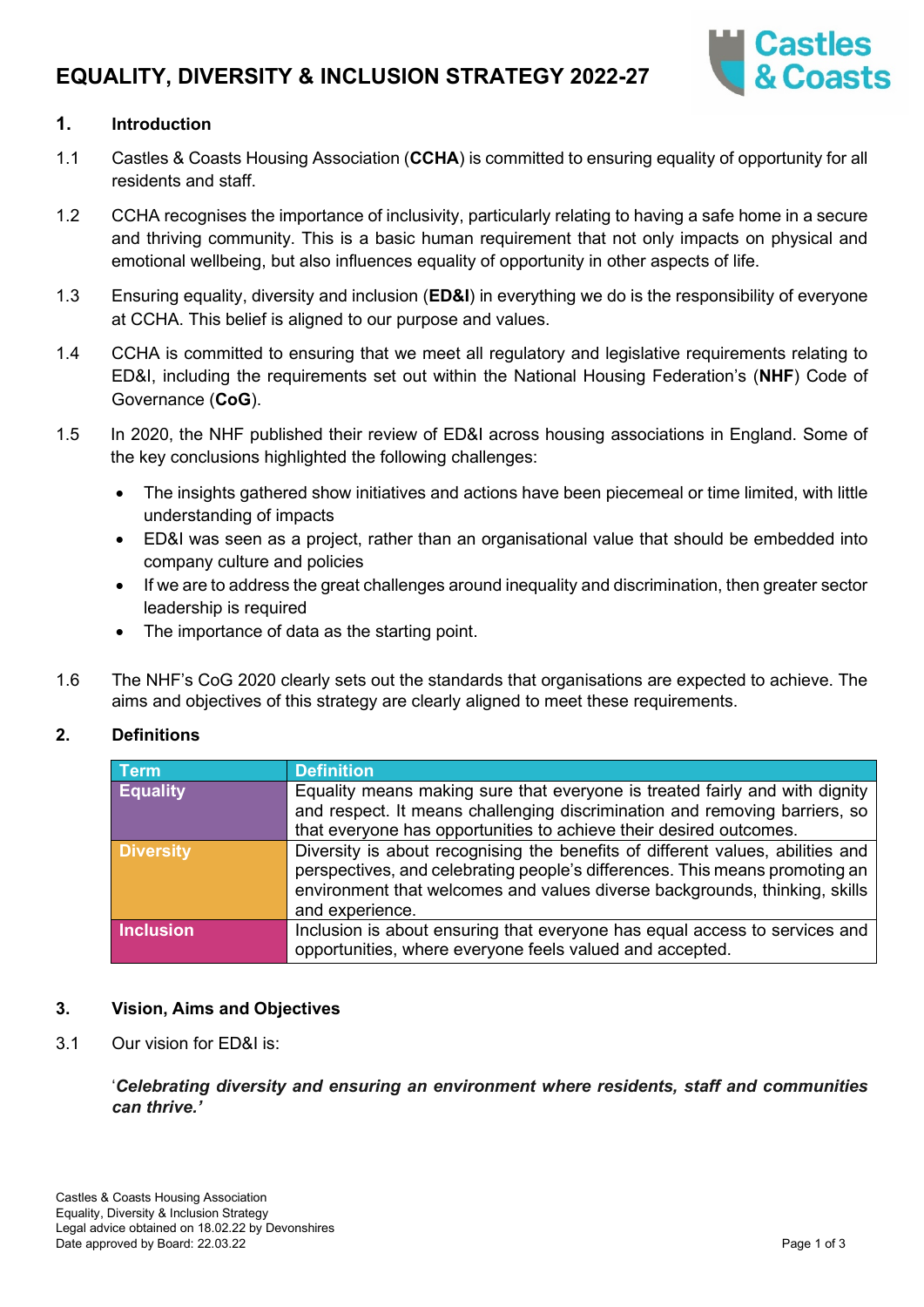3.2 Meeting our ED&I vision, aims and objectives is essential to the success of delivering our Corporate Objectives below, as set out within our Corporate Strategy 2022-27, as ED&I underpins everything we do.



3.3 Our ED&I aims and objectives are set out in the table below.